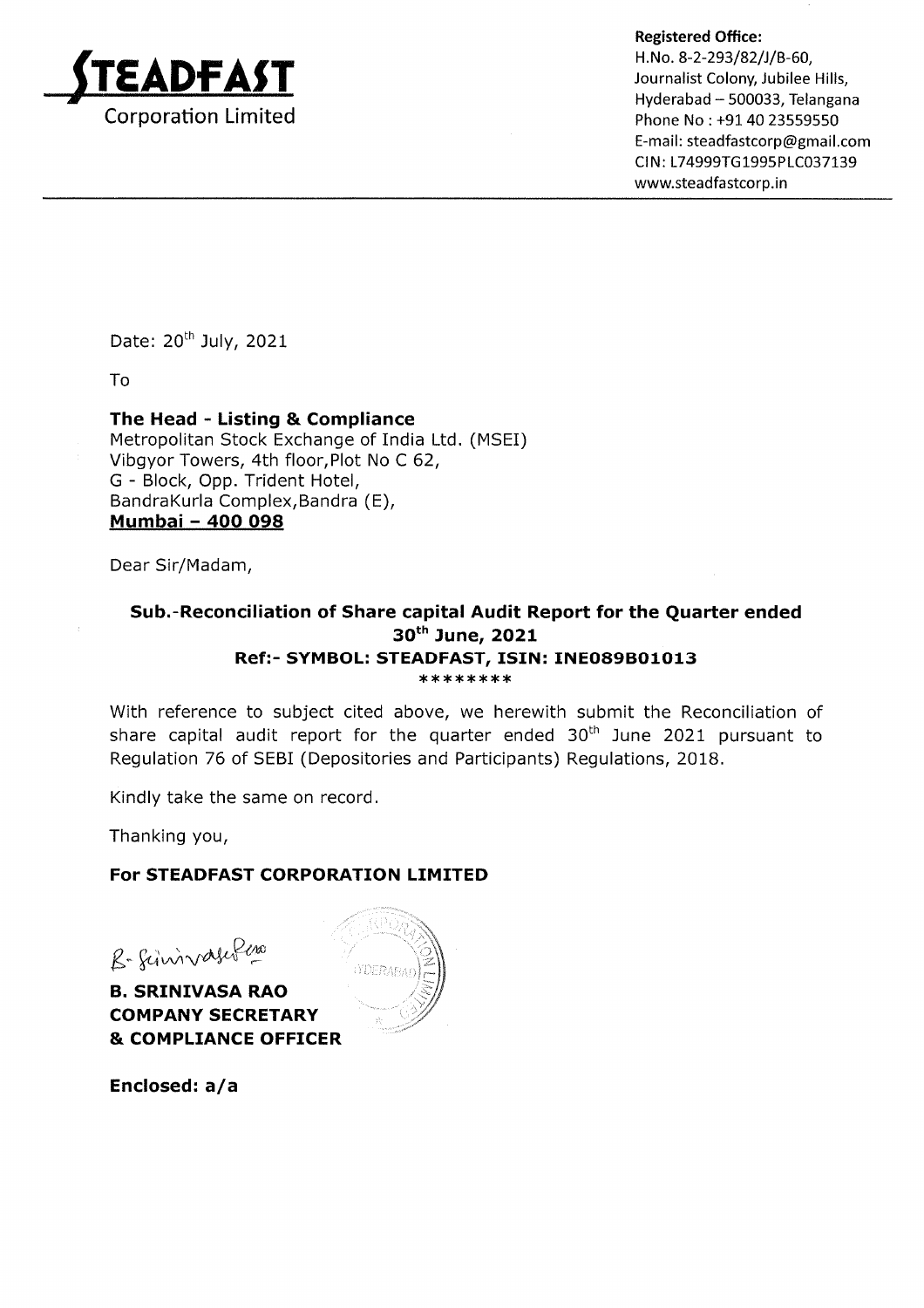## MSEI LTD ACKNOWLEDGEMENT

| Acknowledgement No | 2007202104054355                    | Date & Time: 20/07/2021 04:05:43 PM |  |
|--------------------|-------------------------------------|-------------------------------------|--|
| Symbol             | : STEADFAST                         |                                     |  |
| <b>Entity Name</b> | $\pm$ STEADFAST CORPORATION LIMITED |                                     |  |
| Compliance Type    | : $(SEBI-DP$ Reg.55A)               |                                     |  |
| Quarter / Period   | $\cdot$ 30/06/2021                  |                                     |  |
| Mode               | $E-Filing$                          |                                     |  |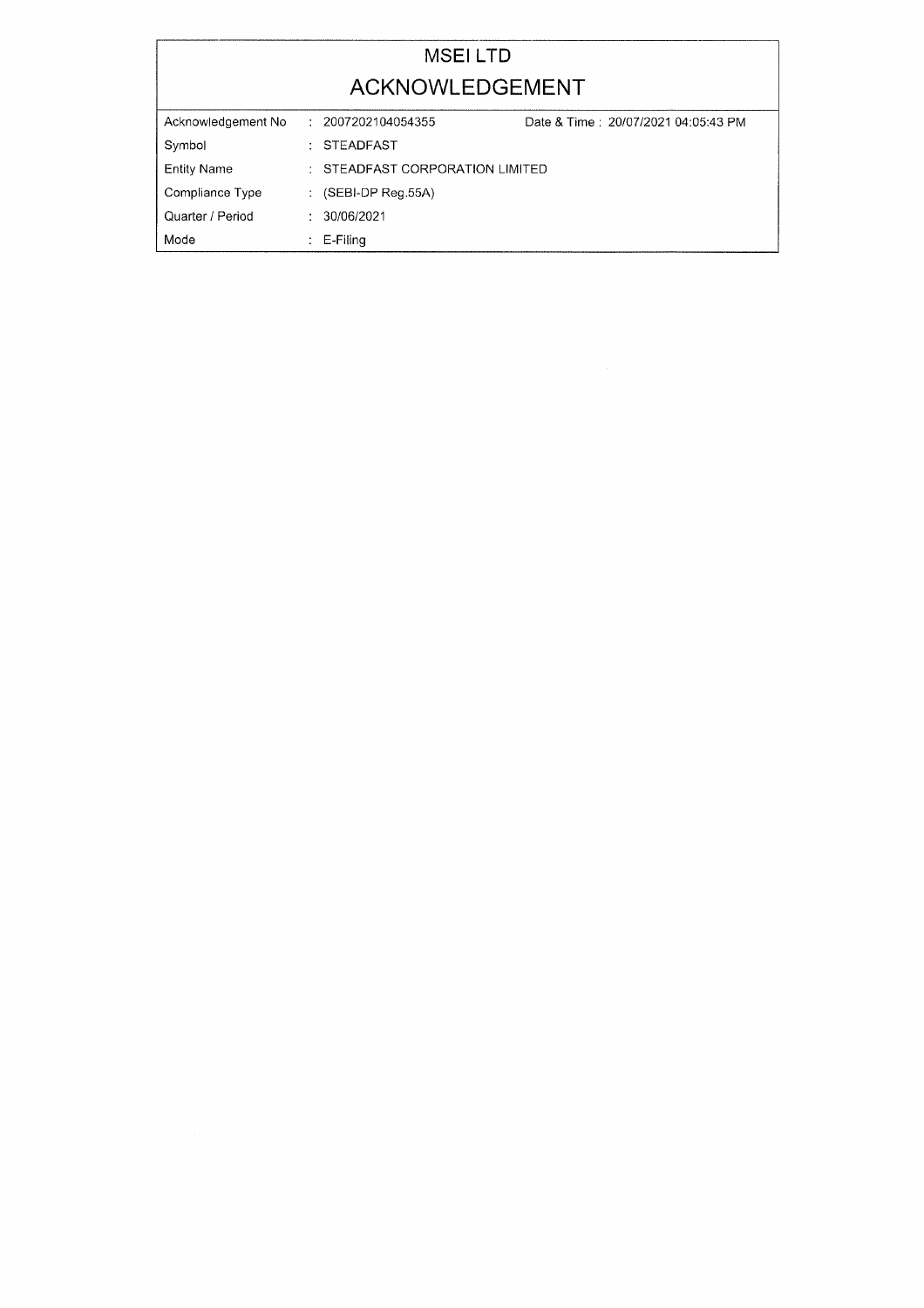

6-2-1085/B, Flat No. 105, Badam Sohana Apartments. Beside Dega Tower, Raj Bhavan Road, Somajiguda, Hyderabad - 500 082. Office: 93923 69579 Mobile: 93923 99570 E-mail: bhaskararaoandco@gmail.com

# **RECONCILIATION OF SHARE CAPITAL AUDIT**

|    | 1. For Period Ended                                                           | 30th June, 2021                                                                             |  |  |
|----|-------------------------------------------------------------------------------|---------------------------------------------------------------------------------------------|--|--|
|    | $2.$ ISIN                                                                     | INE089B01013                                                                                |  |  |
|    | 3. Face Value                                                                 | Rs. 10/-                                                                                    |  |  |
|    | 4. Name of the Company                                                        | <b>Steadfast Corporation Limited</b>                                                        |  |  |
| 5. | <b>Registered Office Address</b>                                              | H.No.8-2-293/82/J/B-60, Journalist Colony,<br>Jubilee Hills, Hyderabad-500 033 Telangana    |  |  |
|    | 6. Correspondence Address                                                     | H.No.8-2-293/82/J/B-60, Journalist<br>Colony,<br>Jubilee Hills, Hyderabad-500 033 Telangana |  |  |
|    | 7. Telephone No.<br>Fax Nos.                                                  | $(040)$ 23559550<br>(040) 23559550                                                          |  |  |
|    | 8. Email address                                                              | steadfastcorp@gmail.com                                                                     |  |  |
|    | 9. Names of the Stock Exchanges where<br>the company's securities are listed. | Metropolitan Stock Exchange of India Limited<br>(MSEI)                                      |  |  |
|    |                                                                               |                                                                                             |  |  |

|                                            | Number of Shares | % of Total Issued<br>Capital |
|--------------------------------------------|------------------|------------------------------|
| 10. Issued Capital                         | 7131000          | 100.00                       |
| 11. Listed Capital MSEI Limited            | 7131000          | 100.00                       |
| 12. Held in Dematerialization Form in CDSL | 1505630          | 21.11                        |
| 13. Held in Dematerialization Form in NSDL | 5300147          | 74.33                        |
| 14. Physical                               | 325223           | 4.5.3                        |
| 15. Total No. of Shares (12+13+14)         | 7131000          | 100.00                       |
| 16. Reasons for Differences, if any        | NIL              |                              |

17. Certifying the Details of Changes in Share Capital during the quarter under consideration as per the table below:

| Partic<br>ul<br>ar<br>S | No. of Shares | Applied for<br>listing | Applied/Not   Listed on Stock<br>Exchanges<br>, (Specify Names) | Whether '<br>intimate<br>d to<br>CDSI. | <b>Whether</b><br>  intimated<br>to NSDL | (In Prin. Appr.)<br>Pending for<br>SE (Specify<br>Names) |
|-------------------------|---------------|------------------------|-----------------------------------------------------------------|----------------------------------------|------------------------------------------|----------------------------------------------------------|
|                         | NА            |                        |                                                                 | NΑ                                     |                                          |                                                          |
|                         |               |                        |                                                                 |                                        |                                          | $-NA$ -                                                  |

18. Register of Members is Updated (Yes / No) If not, updated up to which date

Yes **NA** 

19. Reference of previous quarter with regard to excess dematerialized shares, if any